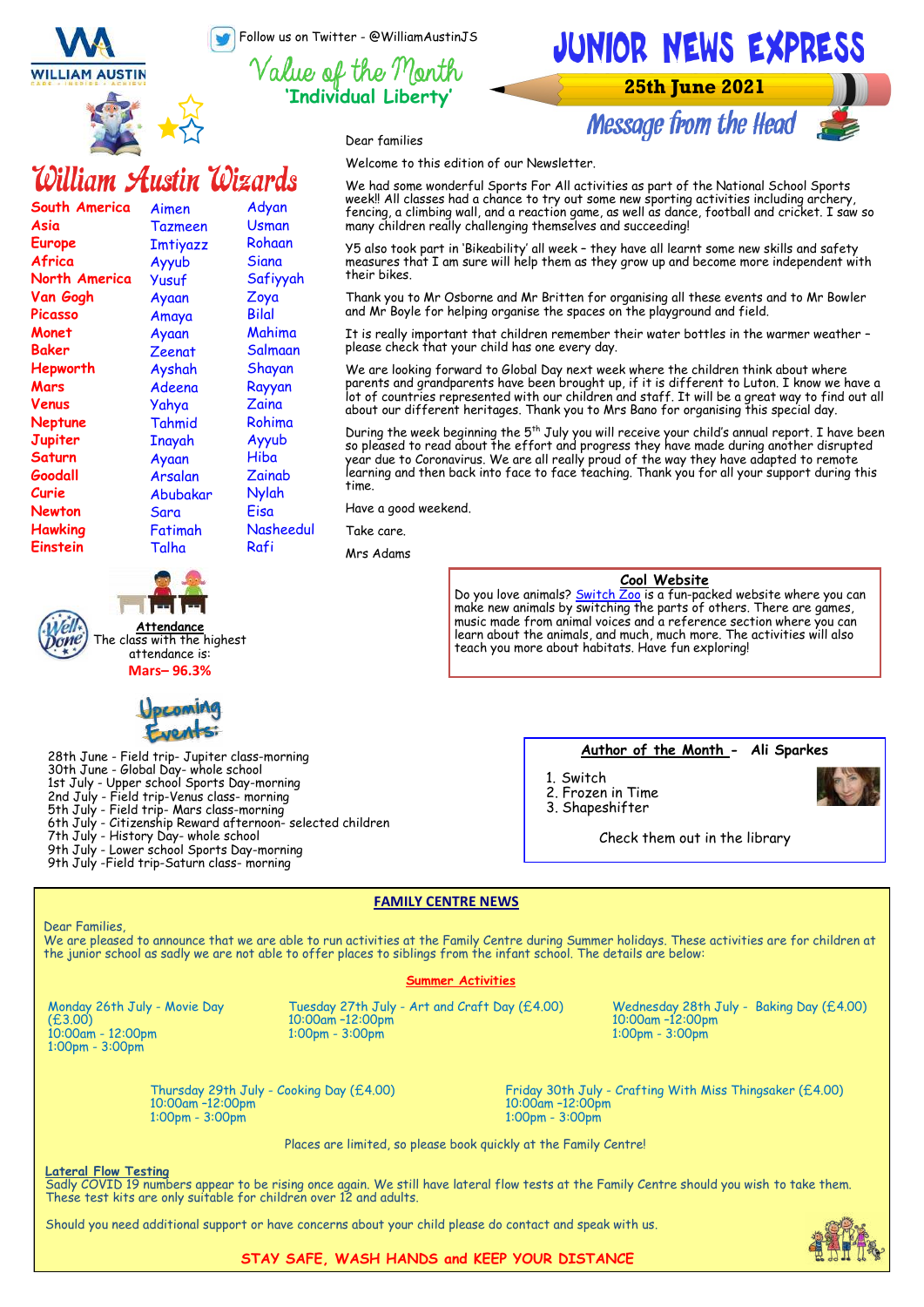## Take a look at this week's **WOW Work!**





Blood Vessels  $\overline{\text{last}}$  ,  $\overline{\text{last}}$  ,

*Hashim (Asia) Awais (Einstein) Buckingham Palace by Zunairah (Hepworth)*



*Aaira (Neptune)*

**Sports 4 All Week (Sports 1 All Week)**<br>Bungee Jump - An amazing experience to have. Flexible & bouncy, it was very fun. Run as fast as you can. Compete against a partner to win. **Fencing** - A good sport to protect yourself from dangers and enemies. A sword to slash and a helmet to

protect. At battle it was a way to protect a kingdom. **Rock Climbing** - You have a chance to take part in one of the most amazing activities. For safety, you

must wear a belt with three straps. Now you can conquer the wall!

**Football** - A fabulous sport to help you keep fit and healthy. Four teams to compete against, the team with the most points win. Now hope you get lucky.

**Archery** - An activity out of this wold. Five or six teams. Only one team can win. Get ready, set go!

Which one was your favourite? *Esha (Mars)*









Sports for All day was an event held in William Austin. There were lots of events for each class to participate in, there was cricket, rock climbing, dance, fencing, reaction test, bungee run & archery. I think the best was the rock climbing because it was a new experience. The reaction test was fun because you were doing exercise whilst having fun. During this, I learnt fencing moves and dance moves. I had an amazing time and it was very thrilling and enjoyable. *Zaynab (Goodall)*

#### **Mental Health & Wellbeing - Miss Shah**

The Summer season is finally upon us and with Covid19 continuing to spread, it is important that we all focus on our physical health to keep our immunity at its best, our bodies healthy and our mental health at its optimum level too. Our children have been taking part in some wonderful activities on their 'Sports for All' day that definitely had a positive impact on their mental health as they not only enjoyed the activities, but the variety teamed with being outdoors, did their bodies and minds good as too. Here are links to various different activities that can be executed at

- home and outdoors to ensure you are maintaining your mental and physical health when at home: 1. **Healthy eating** [https://www.superhealthykids.com/recipes/top](https://www.superhealthykids.com/recipes/top-10-immune-system-boosting-foods-kids-ideas-recipes/)-10-immune-system-boosting-foods-kids-ideas-recipes/
- 2. **Walking locally** [https://www.chilternsaonb.org/ccbmaps/336/137/warden](https://www.chilternsaonb.org/ccbmaps/336/137/warden-hill-walk.html)-hill-walk.html
- 3. **Luton cycle map and guide** [https://www.luton.gov.uk/Transport\\_and\\_streets/Lists/LutonDocuments/PDF/Engineering%20and%](https://www.luton.gov.uk/Transport_and_streets/Lists/LutonDocuments/PDF/Engineering%20and%20Transportation/Cycling/CycleMap.pdf) [20Transportation/Cycling/CycleMap.pdf](https://www.luton.gov.uk/Transport_and_streets/Lists/LutonDocuments/PDF/Engineering%20and%20Transportation/Cycling/CycleMap.pdf)
- 4. **Just Dance for kids** <https://www.youtube.com/watch?v=kOvpgqtZ2t0>
- 5. **Sonic the Hedgehog yoga adventure** <https://www.youtube.com/watch?v=QM8NjfCfOg0>

#### **Year 3**

In Year 3 this week, we have been very busy reporting on some very strange events. Lots of the equipment that the children use has quit prompting them to write some fantastic newspaper reports. In Maths, we have been exploring bar modelling and how this can be used to help us solve problems. In Science, the children have been experimenting with magnets and were amazed to discover that the Earth is a huge magnet. *Miss Thingsaker & the Year 3 team*

#### **Year 4**

This week year 4 have continued with their persuasive writing in English while they have studied Time in maths. Some of the classes are really enjoying their swimming lessons and making great progress. Sports For all this was a wonderful day for the children , full of new experiences . With the Euro football championship in progress, each class has picked a team. Please encourage your child to research the team and the countries culture. *Mrs Grey & the Year 4 team*

#### **Year 5**

Year 5 have been writing their own stories from different cultures this week, we've been reading 'Chinese Cinderella' and will be planning a new adventure for Naima from the 'Rickshaw Girl'. Please do ask the children about the texts they've read. In maths, we are continuing with decimals and have been making some good progress. Thank you for encouraging the children to learn their tables every night- this will definitely make an impact in our maths lessons. Year 5 are looking forward to their walk up to Bradgers Hill later this half term - please keep an eye out for<br>cancellations; we will inform you of any changes as soon as possible, if the weath *Mrs Hussain and the Year 5 Team.*

#### **Year 6**

Year 6 are excited to move on to some geometry learning in maths where we have been learning to use protractors. Some mysterious events in Year 6 classrooms has yielded some sensational writing in English. In DT, children have excitedly been planning the structures they will be constructing in the coming weeks, learning lots of new skills including sawing and hand-drilling. As there is no physical transition this year, children in Year 6 will benefit from in-school virtual transition events with their respective high schools. Thank you for continuing to impress the importance of home reading on the children; we appreciate your continued support. *Mr Gilligan and the Year 6 Team*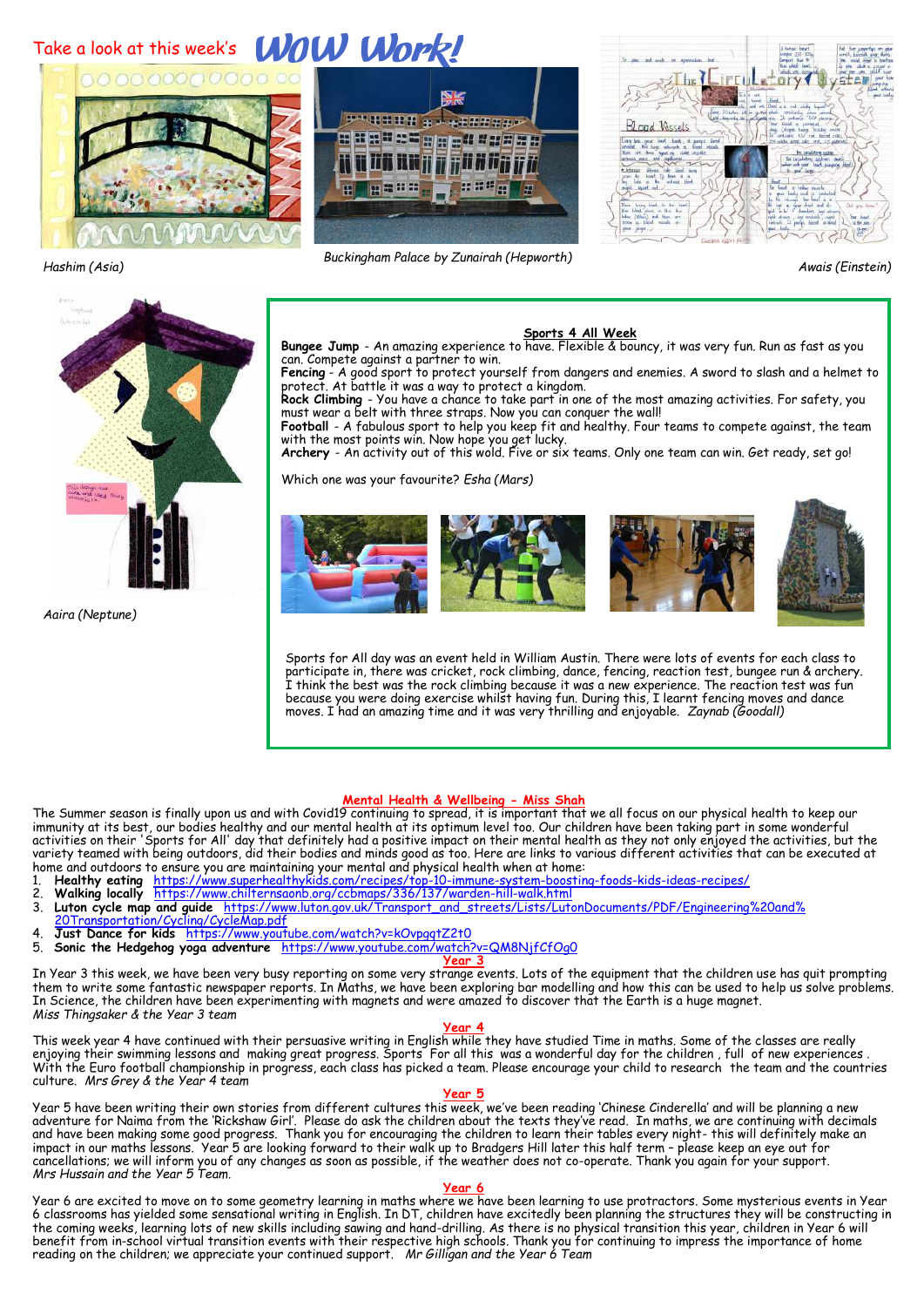# **Word of the Week**

### **W/b 28th June 2021 Word of the week – flexibility (cognitively)**

Being **cognitively flexible** means that we are able to adapt to changes that happen when we haven't planned for them. It allows us to analyse a situation and come up with a change of plan, to meet our goals.

Being cognitively **flexible** can help us to become more successful too. This ability to quickly adapt to new situations increases our brain function and resilience to stress.

**How to improve your cognitive flexibility: 1. Do something you know how to do, but do it differently (and often).** We all have routines that bring us comfort because we know what to expect and what to do. However, routines can become ruts, where we lose our cognitive abilities. To avoid this, you must shake things up.

2. Take on **new challenges and experiences. Doing something creative like** dancing, martial arts, boxing, and painting all challenge your body and mind to work together to learn a new skill. Alternatively, learn a new language or travel to a new place.

3. Meet new people. The more you expose yourself to different people and their views, cultures, and ideas, not only improves your cognitive flexibility, but also your moral compass (knowing what is right and wrong).

**What will you do to become more cognitively flexible?**

## **W/b 5th July 2021**

### **Word of the week – reflection**

Being **reflective** is when we think about what we have done, of how we can do it better next time and of what we have accomplished so far. Developing **reflection** as a habit is really good practice, so that we are constantly and naturally thinking about the choices we make, to become more successful in different areas of our lives.

Taking the time to think about our actions, attitudes, words, feelings, and the potential consequences (such as outcomes, implications and impact) means that we are better able to make informed decisions and we get to know ourselves better. Being self-**reflective** allows you to have:

- Better relationships with friends and family members – by thinking about how you and other people are
- behaving and questioning whether the relationship is of benefit to you
	- A greater sense of self  $-$  to understand what you need or want in life
- Stronger decision-making skills this will come by knowing yourself better

By being **reflective**, your progress will accelerate as you will always be seeking to improve and consistently produce your best work as a result. We can do this by considering these questions:

What habits did I achieve today/this week etc…? What can I improve on? How did I feel today/this week etc…? *I wonder what I would do next time? What did I need and Who could help me? What did I learn? What was tricky? What do I think I need to learn next?*